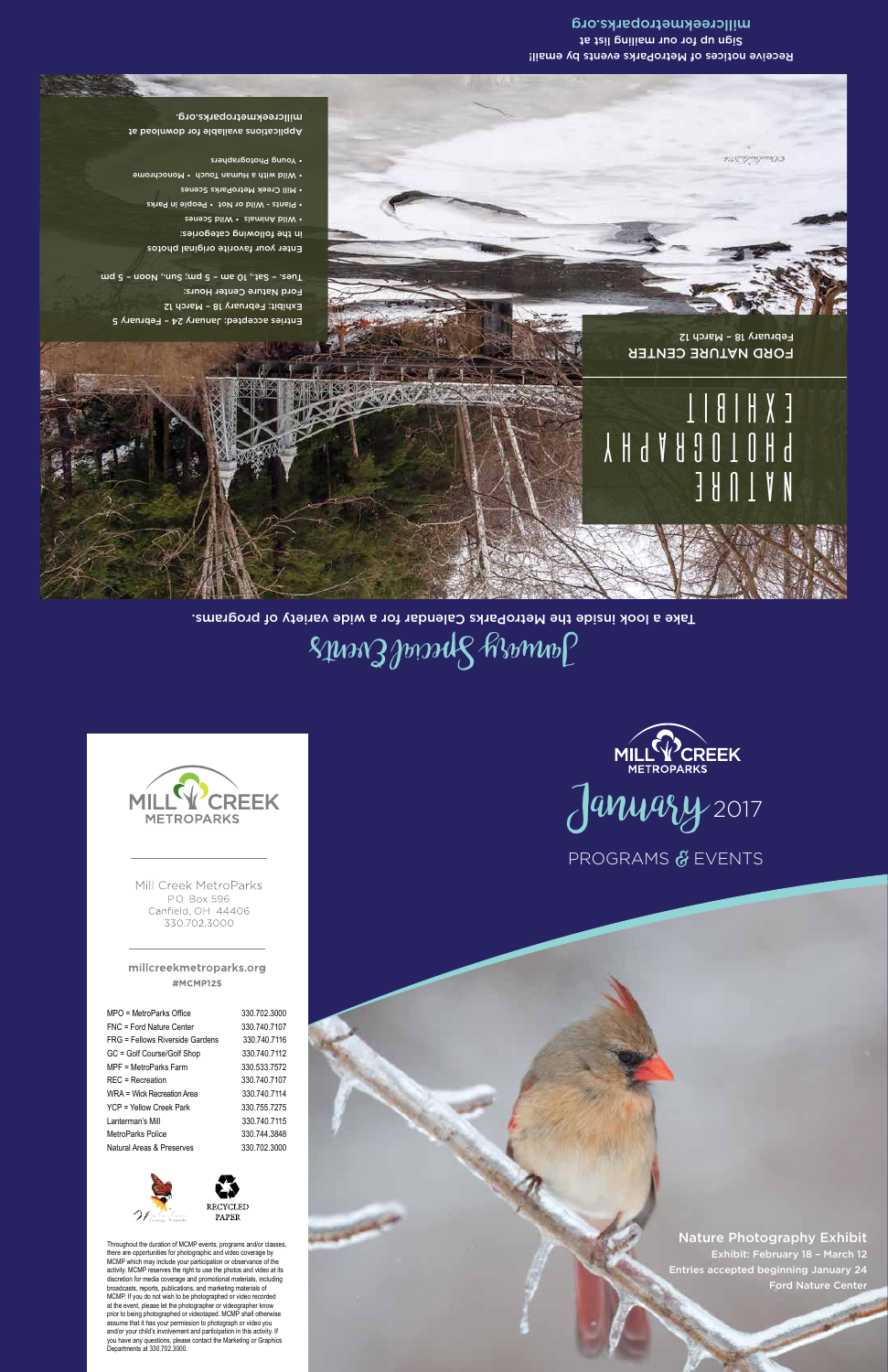# January Special Events

Take a look inside the MetroParks Calendar for a wide variety of programs.

# NATURE PHOTOGRAPHY EXHIBIT

February 18 – March 12 FORD NATURE CENTER

OBuildide2014

Entries accepted: January 24 – February 5 Exhibit: February 18 – March 12 Ford Nature Center Hours: Tues. – Sat., 10 am – 5 pm; Sun., Noon – 5 pm

Enter your favorite original photos in the following categories:

- Wild Animals Wild Scenes
- Plants Wild or Not People in Parks
- Mill Creek MetroParks Scenes
- Wild with a Human Touch Monochrome
- Young Photographers

Applications available for download at millcreekmetroparks.org.

Receive notices of MetroParks events by email! Sign up for our mailing list at millcreekmetroparks.org